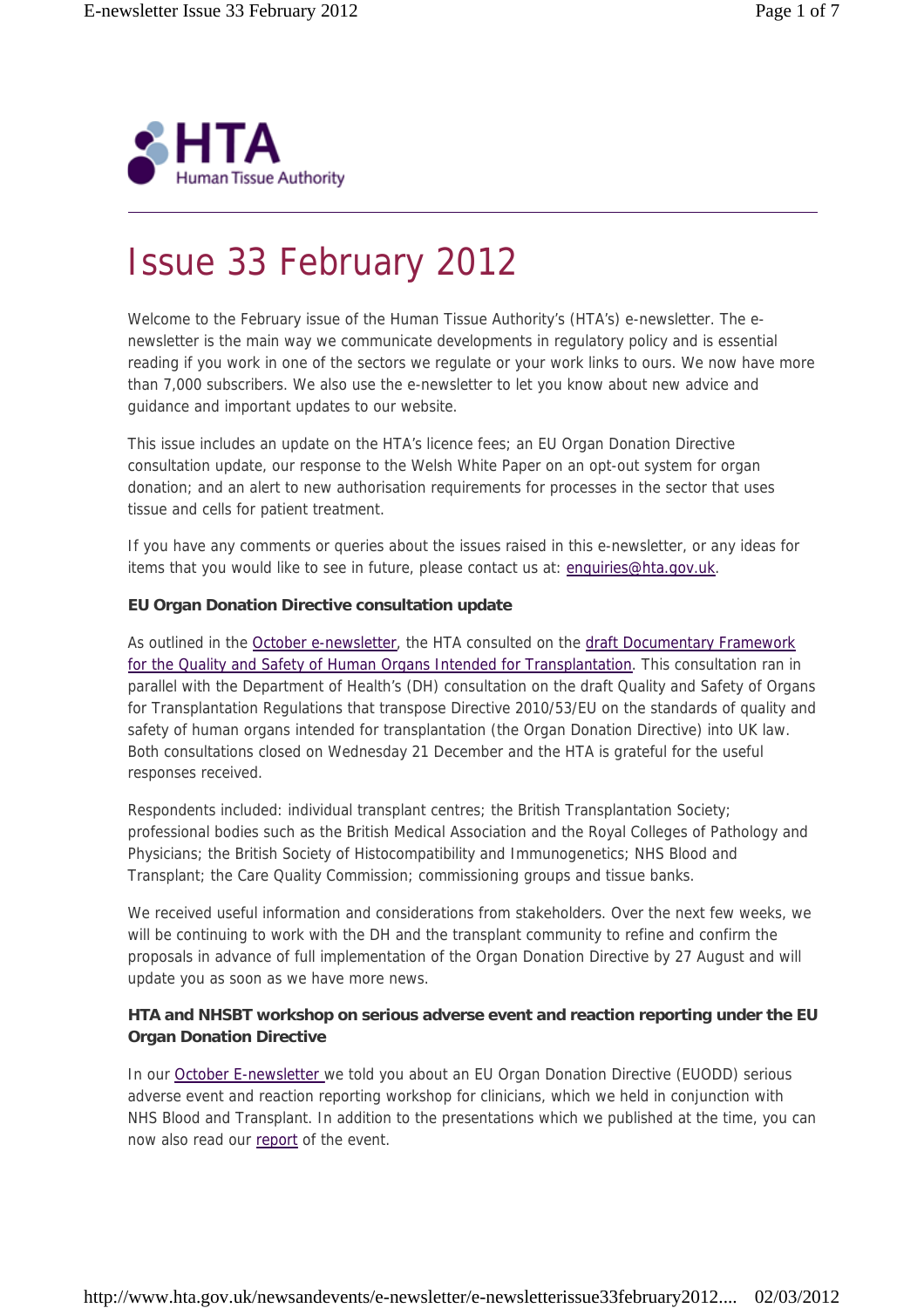There has been a delay in publishing the report while we have been working hard on other areas of the EUODD work, consultation and engaging with the community. You can keep up with our efforts on our website.

## **HTA response to the Welsh White Paper on an opt-out system for organ donation**

The Welsh Government's consultation on their plans to introduce an opt-out system for organ and tissue donation ended on the 31 January. The White Paper outlined proposals to introduce legislation which would mean that if a person who had both lived and died in Wales had not indicated that they did not wish to be an organ or tissue donor, then it would be presumed that they did wish to donate and their family would be informed of this. The HTA response can be found on our website. As the organisation which currently regulates consent for organ and tissue donation in England, Wales and Northern Ireland, the HTA will be continuing to work with the Welsh Government over coming months.

#### **Inspection pilot project launched**

As part of our work to strengthen our regulatory processes and reduce the burden of regulation on those we license, we are piloting a new 'themed' inspection model with a small number of establishments in the Human Application sector.

The inspection will be undertaken by one Regulation Manager and will focus on recurring themes which have arisen across the sector. These themes will be compliance with HTA standards relating to quality management, contingency planning and risk management. The Regulation Manager will be able to look at these standards in greater detail and will be able to offer more detailed advice and guidance than if they were inspecting across all standards. At the end of the pilot, we will be gathering feedback from participants to evaluate its success with a view to applying the model more widely across the sector and into other sectors.

We have identified a small number of establishments to help us with this pilot based on the nature of the activity they undertake, the inspection schedule and the findings of previous inspections. Our staff will explain the nature of the pilot and the format of the inspection when they contact the establishment to arrange the site visit. The first pilot inspection will be in April and the pilot will run for three months.

#### **Public engagement and the HTA**

The HTA undertook a project, towards the end of last year, to gain some insight into the levels of confidence in the consent processes that allow for the ethical use of tissues and organs, and the regulatory system that governs them on behalf of members of the public.

The discussions covered a number of topics across the sectors we regulate, and included: views on giving consent for themselves; views on giving consent on behalf of others; reasons for confidence; and any hesitancy or negative reactions around giving consent.

While the project does not give us a definitive view of what the general public thinks, it has provided us with useful information about some of their interests and concerns, which we can feed into different elements of our work.

The project embodies a key objective of our communications strategy, which aims to focus on communicating with the public as well as continuing to communicate with our professional stakeholders.

You can read more about the project and the high-level findings in the Authority paper on our website.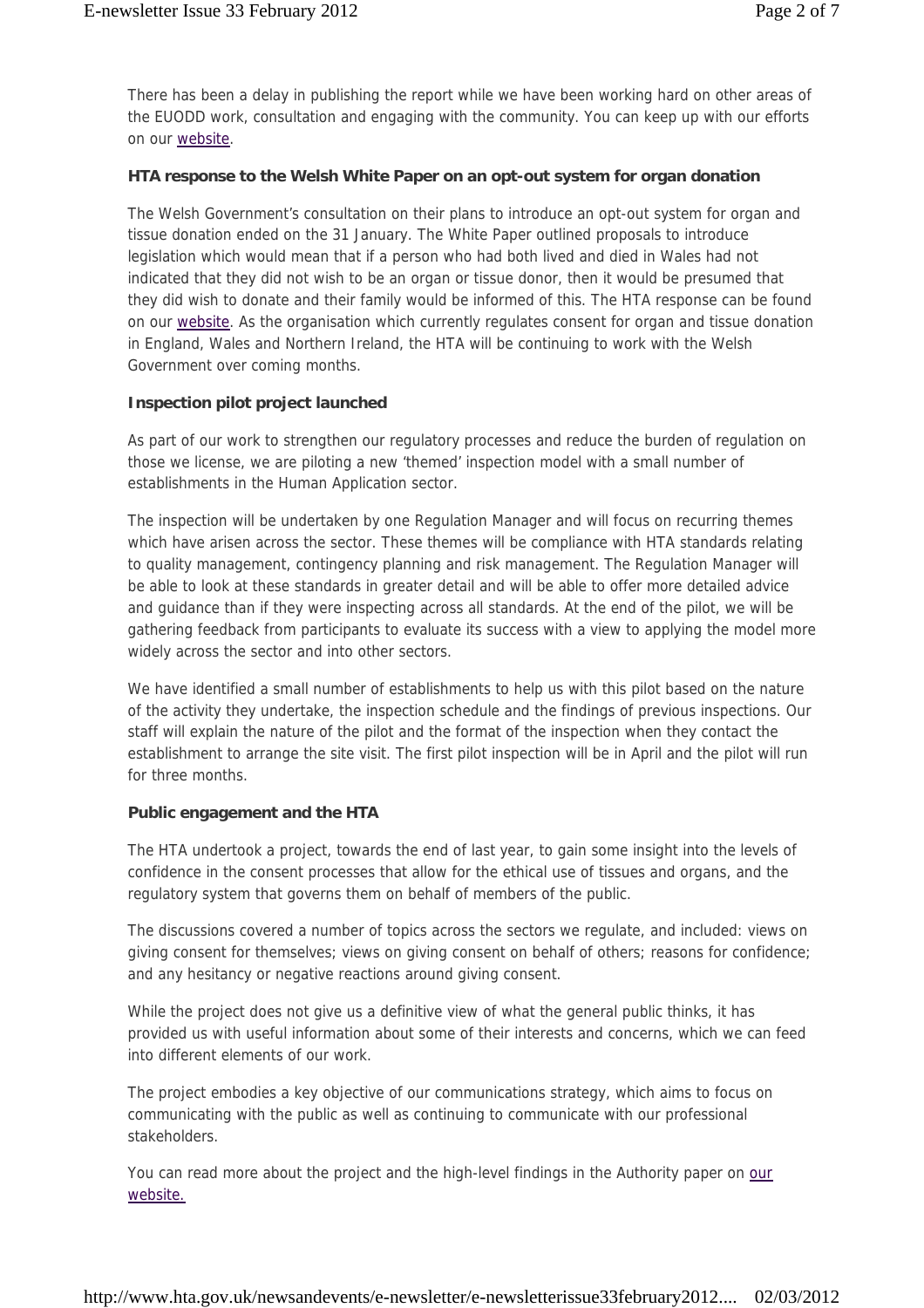# **Tissue for research**

The HTA is continuing to look at how we can work with the transplant sector to address the issue of removal of tissue for research.

We are aware that there are some difficulties in this area at present for the transplant community, as a result of the requirements of the Human Tissue Act. We are restricted in what we can do, as the difficulties result from the legislation. However, we have been considering a number of licensing options and issued a position statement in November to extend existing post mortem licences that include removal. We are working with NHS Blood and Transplant to make this process clear to all centres, and are looking into introducing a new licence for removal of tissue for a scheduled purpose.

We have also been discussing other options with the Department of Health and while it has been confirmed that the legislation cannot be changed through the new EU Organ Donation Directive, there is a possibility of developing separate regulations to address this issue. While this might prove difficult, the HTA will be helping the Department to draft a proposal.

# **Licence fees 2012/13**

The HTA will be issuing fee invoices to establishments in the tissue and cells for patient treatment (human application) sector in April and all other sectors in September.

Due to efficiencies we have made, licence fees reduce again this year. The fees are set out in this table: licence fees for 2012/13.

The HTA has not spent all of the fees collected in 2011/12 and expects to credit unused fees back to establishments. We will provide further details by the end of March.

# **Rise in confidence in the HTA for the post mortem sector**

The HTA has published the results of our 2011 survey of the post mortem sector. The findings from the research are positive and show that there have been improvements in our relationship with the post mortem sector, and an increase in confidence in our work. Confidence in the HTA as a regulator has increased from 27% having a 'great deal of confidence' in 2010, to 40% in 2011. The findings also suggest that the sector has noted and appreciated the work the HTA has done with them over the last 12 months. However, we not complacent about the results and we are continuing to improve our relationship with the sector.

One of the HTA's key performance indicators in the HTA's business plan 2011–12 was to conduct a survey of the post mortem sector to see if levels of confidence in the HTA had changed in the period following the Ipsos MORI evaluation in 2010. A significant amount of work has taken place since then to improve the relationship between the HTA and the sector and to increase confidence in our work. Thanks to all stakeholders in the sector who participated in the survey. We will reflect on comments made as we develop our business plan for 2012/13. See section on the post mortem sector below for more information that addresses some of the feedback received.

# **Authority meeting, 24 January**

The HTA held an Authority meeting on 24 January in London. Issues discussed included plans to implement the EU Organ Donation Directive, our post mortem sector survey report, our public outreach project and our response to the Welsh Government's consultation on the introduction of on an opt-out system for organ donation in Wales. You can download the meeting papers from our website which also include updates on the arm's-length bodies' review and the Health and Social Care Bill.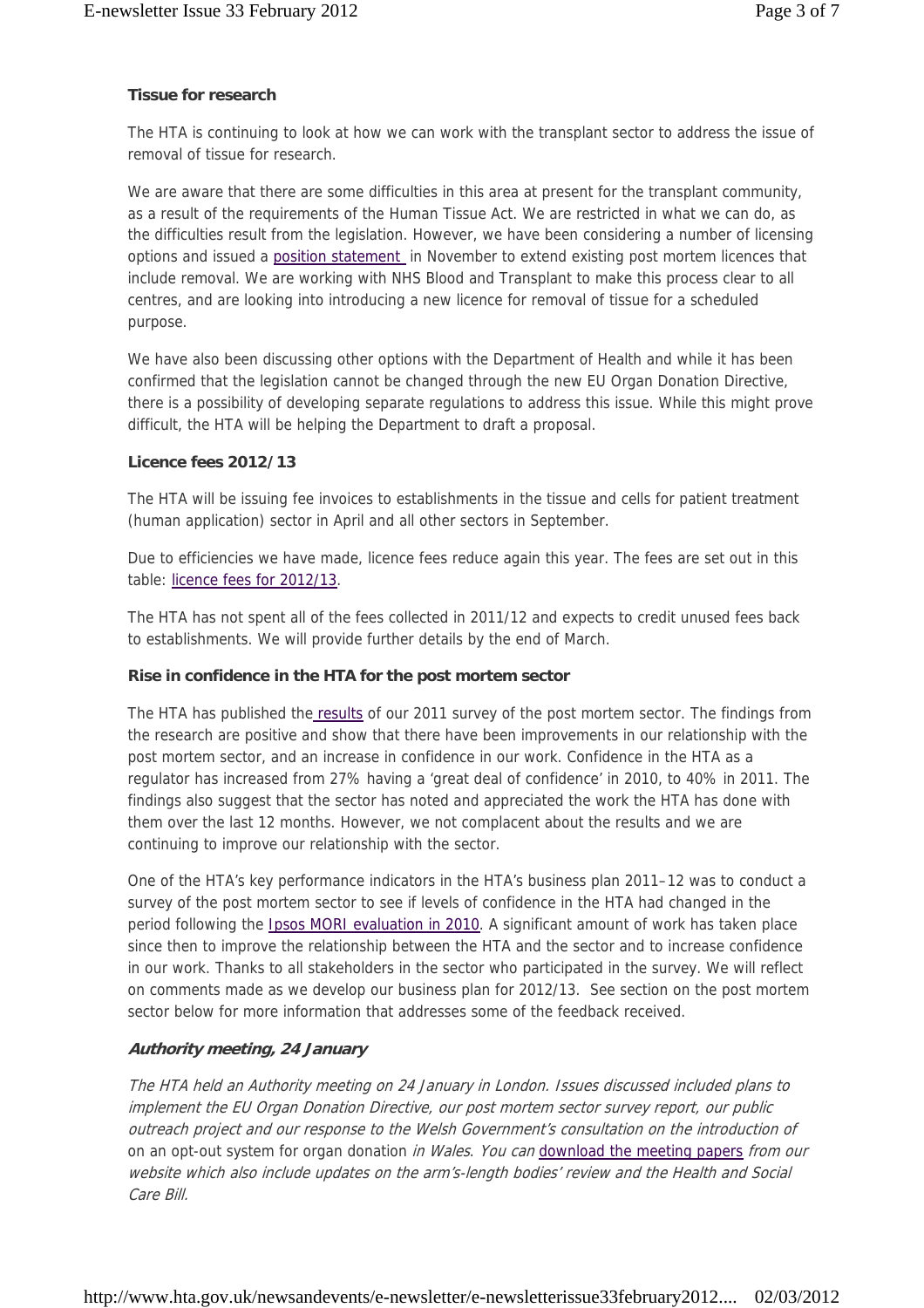# **Licensing and inspections update**

Since the HTA began licensing in 2006, through to the end of the 2010/11 business year, we completed 743 desk-based assessments and 615 site-visit inspections across our five licensed sectors. For the post mortem sector this means that we have now met our objective of inspecting all post mortem sector establishments within a three-year period.

To date in 2011/12 there have been 20 desk-based assessments completed – 11 tissue and cells for treatment, and nine research. This business year we have completed 159 site-visit inspections (82 tissue and cells for patient treatment, 54 post mortem, 18 research, four anatomy and one public display). Inspection feedback relating to quarters one, two and three of 2011/12 shows that 99% of respondents rated the overall inspection process as 'good' or 'excellent' and 94% said it has helped improve the way they work.

You can read our latest summary report of performance against HTA standards for all sectors on our website.

Inspections are usually scheduled according to assessed risk; however they may also be scheduled randomly or on a reactive basis following receipt of information. We continue to receive positive feedback about our inspections and we are keen to hear more of your views.

Further information about our inspection process including inspection reports can be found on our website.

#### **Information for the anatomy sector**

#### **Position statement on the acceptance of donor consent for anatomical examination**

The HTA has published a new position statement on the acceptance of donor consent for anatomical examination on our website.

Medical school staff are sometimes faced with the challenge of deciding whether the consent given by potential donors, often written many years before their death, is valid if it contains colloquial terminology and not the specific terms stated in the Human Tissue Act 2004 (the HT Act). "Anatomical examination" is not a term commonly used by the general public, and therefore may not be used in body donation consent documents, such as in personal letters or wills. The new position statement provides guidance on the circumstances under which the consent may be deemed acceptable and can be acted upon.

We hope that this new guidance, in addition to the advice we have provided to will writers, will reduce the number of body donations that are declined.

# **Information for the tissue and cells for patient treatment sector**

## **Annual activity data 2011 update**

Thanks to all the establishments that provided their annual activity data relating to human tissue for patient treatment in 2011.

We are currently analysing the information submitted and will be making a portion of the information available, in an anonymised format, via the EUROCET website. In addition to this, we will make some of the high level data available at events and in publications including the summary report of performance against HTA standards for all sectors.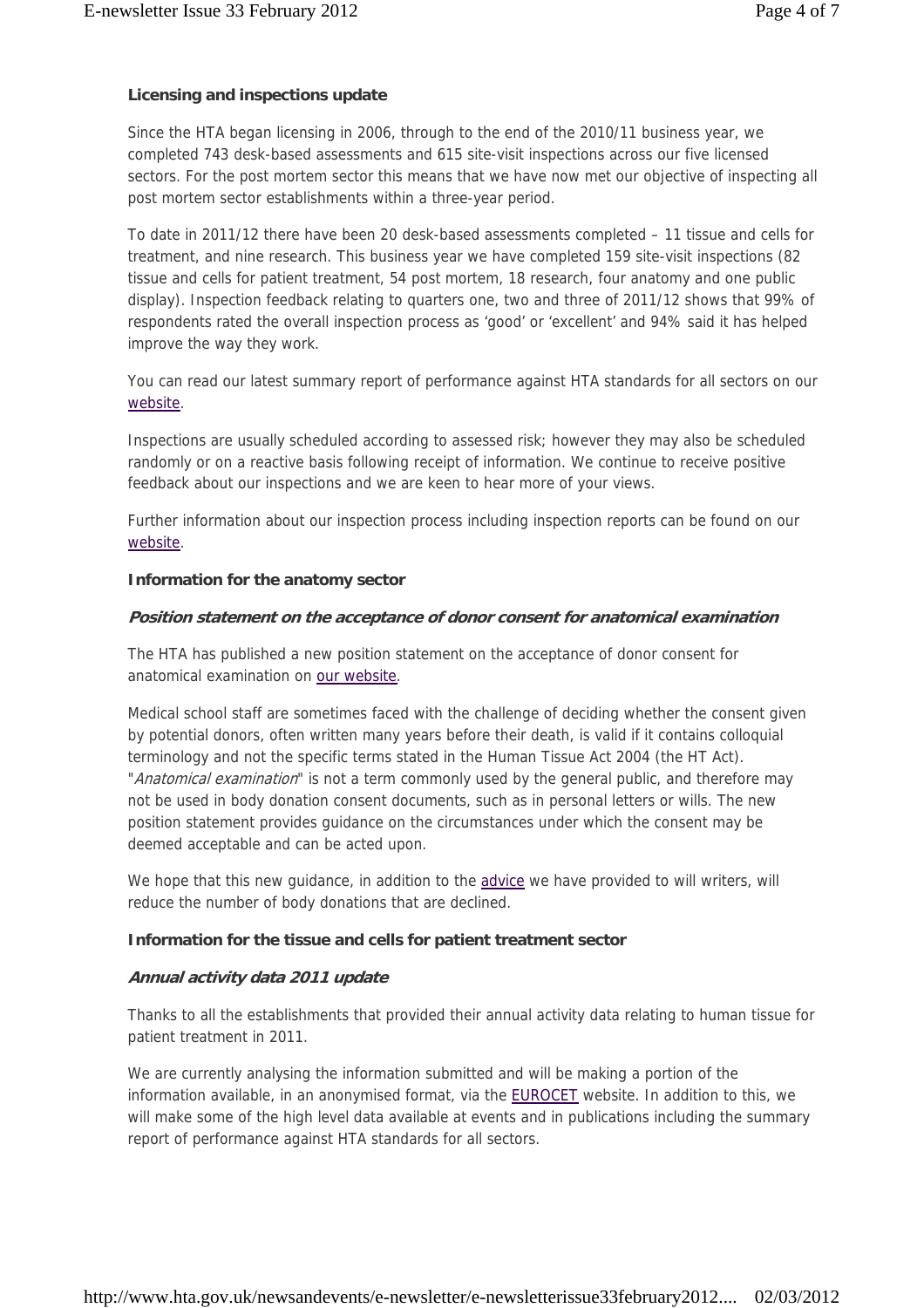Our inspectors review this information before inspections and it will be used as a tool for updating our licence management systems. To find out more about annual activity data requirements, please visit our website.

Please contact the HTA at enquiries@hta.gov.uk if you have any questions.

## **Authorising processes**

In April, the HTA will start implementing European Commission requirements to authorise processes used to prepare tissues and/or cells for patient treatment. We will be asking establishments licensed for processing under the Human Tissue (Quality and Safety for Human Application) Regulations 2007 to complete a Preparation Process Dossier (PPD) four to eight weeks before the next scheduled inspection. The PPD will help establishments confirm the suitability of reagents and consumables, and demonstrate how quality is assured through validation and controlled with testing. Also, from April we will require new or improved processes to be authorised using the same procedure.

The PPD procedure will provide assurance that processes used to prepare tissues and/or cells are suitable for patient treatment. Establishments will also have confidence that their processes have been authorised. More information about PPDs will be available on our website from April. If you have any questions, please contact the HTA and ask to talk to a member of the Regulation team.

#### **Information for the post mortem sector**

#### **Advice on locum Anatomical Pathology Technologists**

Establishments in the post mortem sector occasionally need to employ locum Anatomical Pathology Technologists (APTs). To maintain standards, all Designated Individuals in the sector are reminded to check qualifications and references, before taking on locum APTs, or ensure that locum agencies have effective systems of checking in place. Furthermore, APTs should receive induction training and we strongly advise that they are subjected to a competency assessment before they are permitted to work in the mortuary or participate in post-mortem examinations.

# **Histopathology working group update**

The next meeting of the HTA's Histopathology Working Group (HWG) is on 28 March. The agenda has yet to be confirmed, but topics so far include a paper which considers the HTA's regulatory approach to microscope slides and discusses the possibility of introducing a new, less burdensome approach, and a discussion on how to reduce the number of wrong body releases, which are coming to light through our serious incident notification system. We hope that the group will help us develop guidance that will be of use to all those working in mortuaries, as well as others, such as funeral directors and hospital porters, who may be involved in body release.

# **Protocols for police referrals**

Earlier this year the HTA signed a protocol with the Association of Chief Police Officers and the National Policing Improvement Agency, which ensures the continuation of forensic pathology services in the event of regulatory action we take that results in licence suspension. The protocol is on our website. We are committed to ensuring that enforcement action takes place only when absolutely necessary and in full consideration of its impact, weighed against the risk of not taking action. The protocol represents a shared responsibility for ensuring service continuity and is a good example of collaboration with key stakeholders to ensure a proportionate approach to regulation. The approach set out in the protocol is mirrored in an HTA policy on the provision of coroners' postmortem examinations in the event of regulatory action.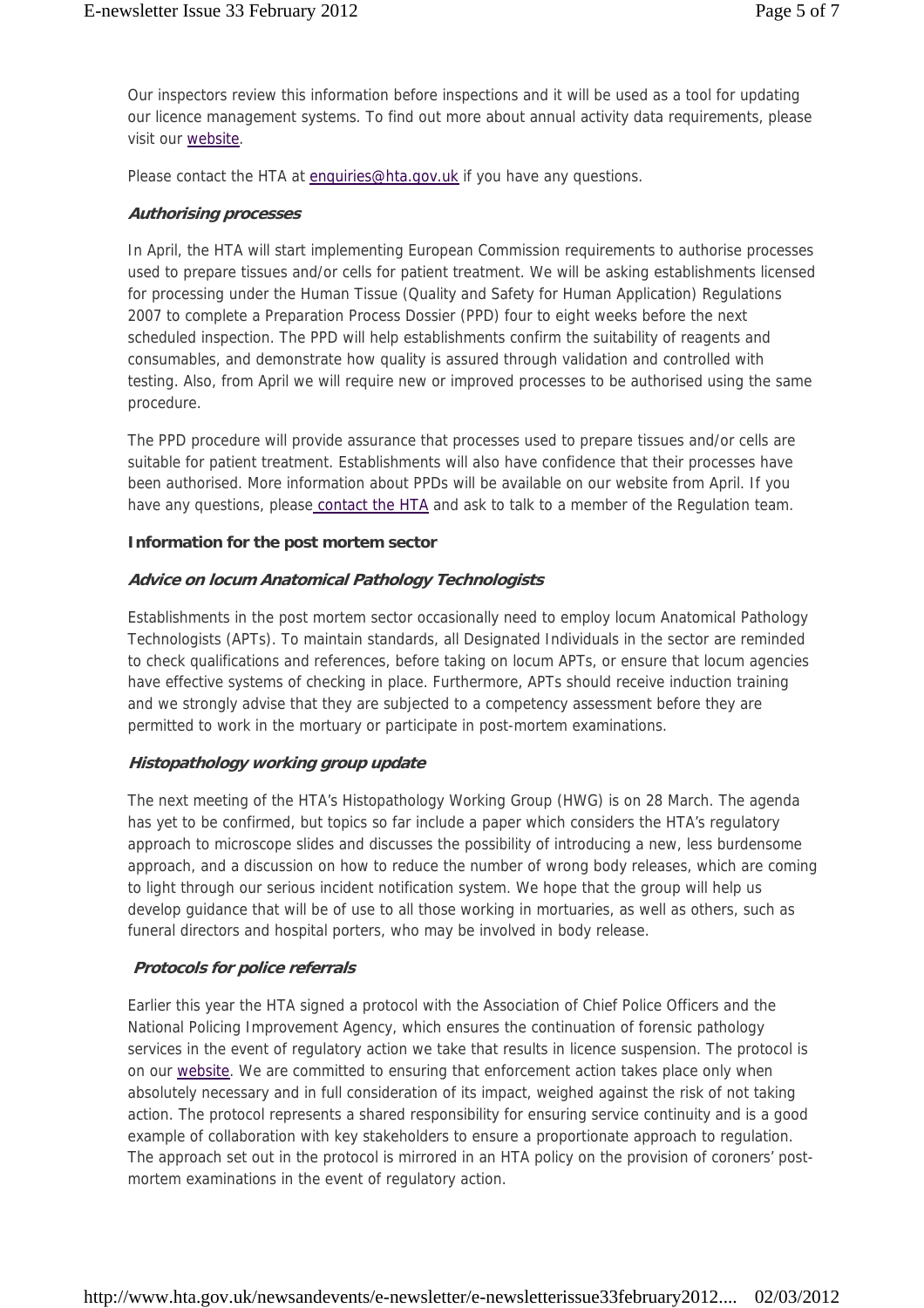# **Publication of the Hull Royal Infirmary inspection report**

In our December e-newsletter, we reported that the Chief Executive of Hull Royal Infirmary had invited the HTA to inspect the establishment to provide assurance to the Trust's Board about mortuary procedures and practices, following a serious incident involving a body that had been in long-term freezer storage. We have now published the inspection report on our website. The report contains information about the very effective steps that have been taken at Hull Royal Infirmary, which will be of interest to any establishment providing post mortem services.

#### **Cremation and depressurisation of a Fixion nail from a deceased person**

The HTA recently received an enquiry about the depressurisation of a Fixion nail from a deceased person to enable cremation. Crematoria usually require depressurisation before cremation as heating the pressurised saline solution poses a risk of explosion. All Designated Individuals in the post mortem sector are advised that removal or adjustment of a medical device, such as a Fixion nail or an artificial pacemaker, before a body is cremated are not subject to the consent or licensing requirements of the Human Tissue Act. Furthermore, because the activity is not licensable by the HTA, it need not take place on HTA-licensed premises.

#### **Information for the organ and bone marrow transplant sector**

# **Organ donations from living people**

Between 1 April 2011 and 3 February 2012, the HTA approved 917 reports from Independent Assessors.

Between 1 April 2011 and 3 February 2012, the HTA referred 98 reports to a panel of HTA Members for decision because they involved altruistic, paired or pooled cases.

You can read more about organ donation on our website.

# **Bone marrow donations from children and adults who lack capacity to consent**

Between 1 April 2011 and 3 February 2012, the HTA approved 55 reports from Accredited Assessors.

You can read more about bone marrow donation on our website.

# **Information for the Research sector**

# **Shaping the Health Research Authority's future**

A multi-agency project team has been established to shape the role the Health Research Authority (HRA) will play nationally. Dr Shaun Griffin, Director of Communications and Public Affairs at the HTA, is working part time as a member of that team. Looking at clinical and health services research conducted in the NHS, the team is carrying out a process review of the entire research project, from initial idea, development, funding, approval, conduct, compliance / inspection, to publication and translation. Going beyond the individual research project, the review will extend to an analysis of other projects involving the same researcher or sponsor.

By reviewing current systems and improvement programmes, understanding roles, and developing a common language, the team will identify areas for further improvement that will provide a unified approval process and promote proportionate standards for compliance and inspection.

It is currently gathering evidence and would welcome your contribution. More information, including a presentation on the HRA's work, is available on the HRA website.